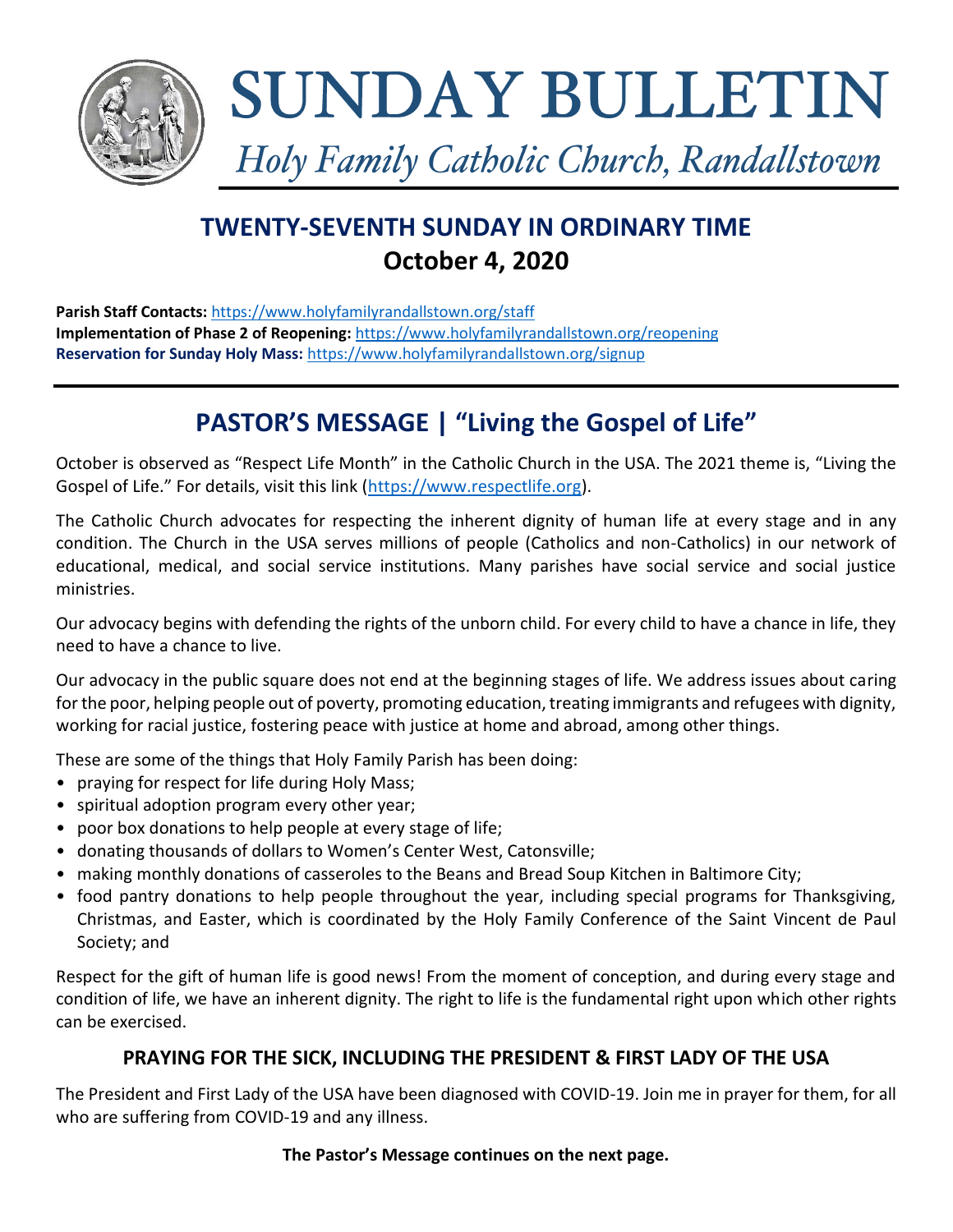# **PASTOR'S MESSAGE (continued)**

#### **PERSEVERE IN PRAYER**

Please join me in prayer for an end to this pandemic. May our efforts to slow its spread succeed. May those who are not cooperating with these efforts have a change of heart. May those who are providing safety, medical care, and other necessary services be protected as they serve others with integrity.

> May the peace of our Lord Jesus Christ be with you! Father Raymond Harris

# **HOLY MASS SCHEDULE**

#### **THE LORD'S DAY**

Saturday at 4:00 PM Sunday at 7:30 AM & 11:00 AM

*Reservations are required due to limited seating.*

**WEEKDAYS**

Monday – Friday at 8:30 AM *Reservations are not needed. Maximum of 50 can attend Rosary is prayed at 8:00 AM*

Father Harris will revisit the issue of adding a third Sunday Holy Mass before the end of the year.

# **CHURCH IS OPEN FOR PRIVATE PRAYER**

**Tuesday** 9:00 AM – 10:00 AM

**Thursday** 9:00 AM – 10:00 AM

**Saturday** 2:30 PM – 4:00 PM

*You must follow the protocols, including wearing a mask in the church building at all times.*

# **SACRAMENT OF RECONCILIATION & PENANCE (CONFESSIONS)**

**Saturday:** 2:45 PM – 3:45 PM **Other times:** by appointment

*You must follow the protocols, including wearing a mask in the church building at all times. Has it been awhile? Do not be afraid! Ask the priest to help you. Receive God's healing mercy.*

**Learn more:<https://www.holyfmilyrandallstown.org/penance>**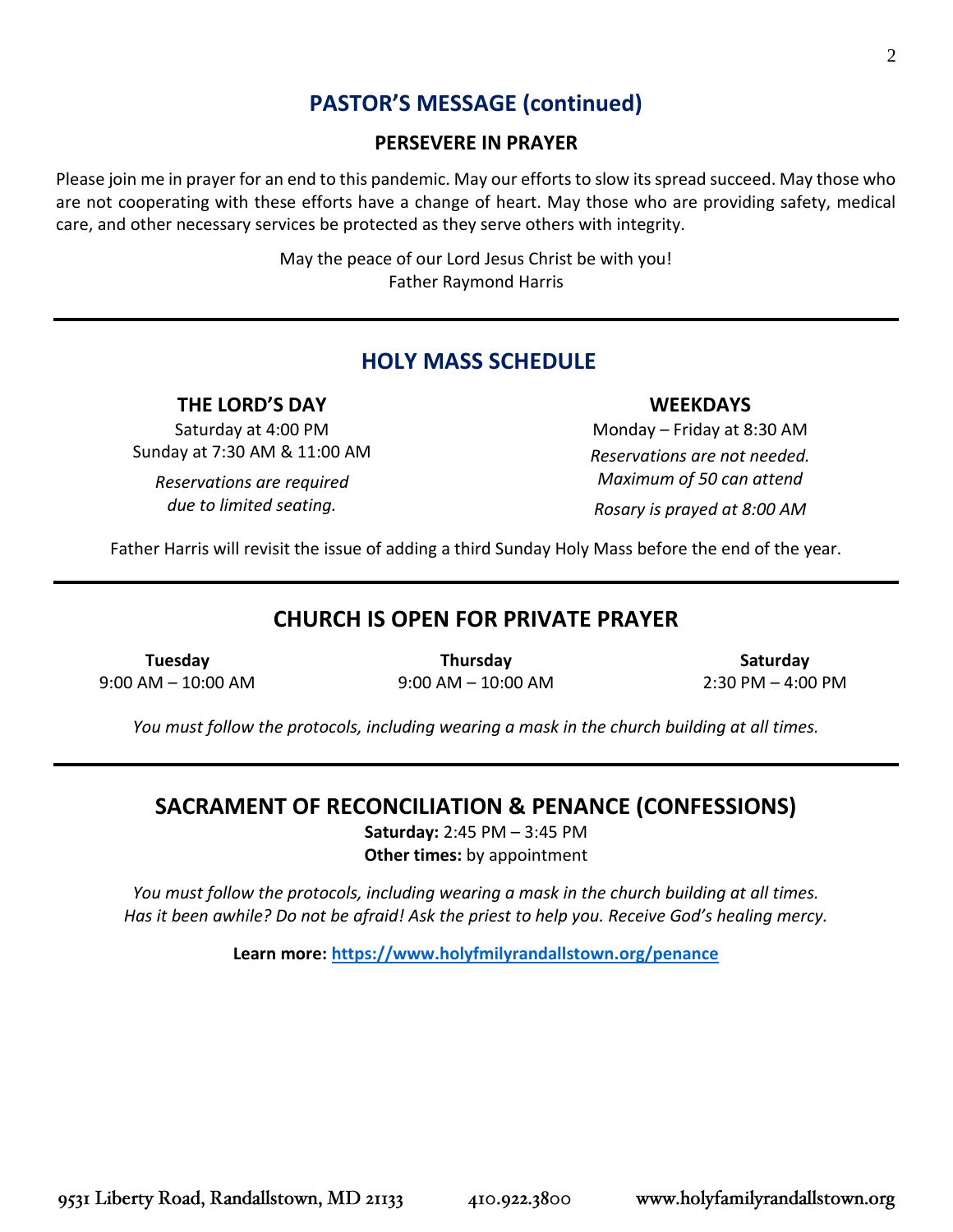# **REFLECTION ON THE SUNDAY GOSPEL READING**

**Read Matthew 21:33-43.** Our Lord Jesus Christ tells another parable about a vineyard. The Old Testament referred to Israel as the "vineyard of the Lord" (e.g., Isaiah 5:7). The landowner represents God. The tenants represent the religious leaders called to keep the vineyard fruitful. The owner's servants represent the prophets sent by God to remind the religious leaders of this responsibility. The landowner's son represents Jesus. But we cannot read the parable with just someone else in mind. Is there anything in your life which is preventing you to enjoy a fruitful Christian life? God provides us with many means of grace to help us to live a productive Christian life. Do you cooperate with them?

*Catechism of the Catholic Church* **#755:** "The Church is a *cultivated field*, the tillage of God. On that land the ancient olive tree grows whose holy roots were the prophets and in which the reconciliation of Jews and Gentiles has been brought about and will be brought about again. That land, like a choice vineyard, has been planted by the heavenly cultivator. Yet the true vine is Christ who gives life and fruitfulness to the branches, that is, to us, who through the Church remain in Christ, without whom we can do nothing."

# **SUNDAY READINGS**

**Oct 4: Twenty-seventh Sunday in Ordinary Time** Isaiah 5:1-7 + Psalm 80:9, 12-16, 19-20 Philippians 4:6-9 + Matthew 21:33-43

**Oct 11: Twenty-eighth Sunday in Ordinary Time** Izaiah 25:6-10a + Psalm 23:1-6 Philippians 4:12-14, 19-20 + Matthew 22:1-14

# **PRAY FOR THOSE WHO ARE SICK**

Rocco Aliberti, K. Dale Anderson, Jerry Anderson, Mary Anna Baffoe-Bonnie, Rose Balk, E. Alan Ball, Albert Blanchard, Mary Blanton, Sue Bray, Annette Brown, Josephine Burns, Beth Cassidy, Jeanette Cherigos, Chinyere Chikeka, JoAnn Coules, Liam Craane, Helen Dorman, Veronica Dougherty, Cassie Downey, Dorothy Eichelman, Neva Farrah, Barbara Failla, Guy Gable, Dot & Joe Gertz, Cullis Glenn, Gary Gordon, Lisa Grey, Jeanie Hakanson, Sherell Hinton, Margaret Irwin, Rosemarie Jean-Louis, Mildred Jones, Cheryl Kauffman, Cassidy Keefe, Greyson Knight, Mary Liberto, Jeffrey Lohinski, Jane Matos, Jack McGinnis, Nancy McQuay, Bob Moan, Peggy Moan, Randy Norden, Margaret Ntatin, Leobarda Olivares, Louis Onwuanaibe, Cathy Owens, Darcia Parker, Joseph Perozziello, Don Rojas, Lincoln Ross, Vince Rosso, Paul & Elizabeth Ruch, Brenda Sadowski, Rosa Santos, Anthony Serio, Shannon Sharpe, Thelma Smith, Joanne Spriggs, Dottie Swol, Dorothy Lynne Sutch, Greg Thompson, Kimberly Thompson, and Catherine Walsh.

# **PRAY FOR THE DEPARTED**

May the soul of **John Gast**, and the souls of **all the faithful departed**, through the mercy of God, rest in peace.

# **POPE FRANCIS' PRAYER INTENTION FOR OCTOBER**

**Prayer intention for evangelization ‐ The Laity's Mission in the Church:** We pray that by the virtue of baptism, the laity, especially women, may participate more in areas of responsibility in the Church.

www.holyfamilyrandallstown.org 9531 Liberty Road, Randallstown, MD 21133 410.922.3800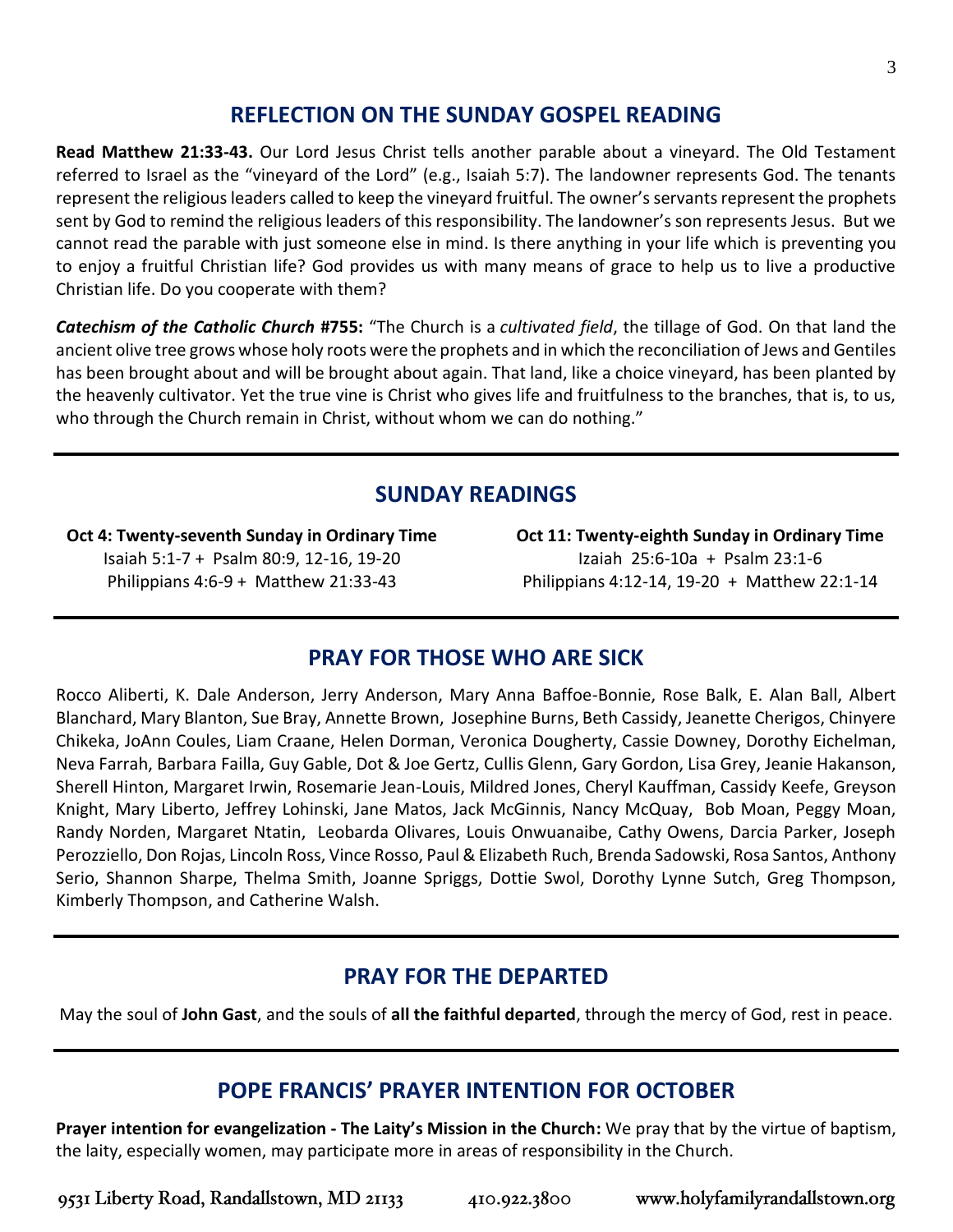# **HOLY MASS INTENTIONS for October 3 – 9**

**Saturday, October 3 at 4:00 PM** Faithful Departed of Cormier & Sienko Families †

> **Sunday, October 4 at 7:30 AM** Sean Caine

**Sunday, October 4 at 11:00 AM** People of Holy Family Parish

**Monday, October 5 at 8:30 AM** Israel and Eva Enechukwu and Family **Tuesday. October 6 at 8:30 AM** Souls in Purgatory

**Wednesday, October 7 at 8:30 AM**  Kevin Molino

**Thursday, October 8 at 8:30 AM** Nicholas Mwai

**Friday, October 9 at 8:30 AM** Monsignor Arthur Bastress **†** 

#### **† means a member of the faithful departed**

**Options to submit your request s for Mass Intentions** (suggested donation is \$10).

- **by visiting the Parish Office** (open Monday Friday from 9 AM 5:00 PM)
- **by phone:** Monday Friday from Noon 4:00 PM (410-922-3800, ext. 4)
- **email:** [kerry.topel@archbalt.org](mailto:kerry.topel@archbalt.org)
- **mail:** 9531 Liberty Road, Randallstown, MD 21133

# **SUNDAY OFFERTORY**

This does not include what was given for "second collections". Before the suspension of Holy Mass with the presence of the faithful, we averaged between \$5,000 - \$7,000 on a Sunday. Please do what you can to help your parish to maintain our mission. Options on how to give can be found below.

| Date                          | September $6 - 13$ | September $14 - 20$ | September $21 - 27$ |
|-------------------------------|--------------------|---------------------|---------------------|
| Via mail or hand-delivered    | \$2,589            | \$2,271             | \$3,967             |
| Via electronic funds transfer | \$1,215            | \$1,065             | \$340               |
| In church (envelopes)         | \$1,820            | \$1,371             | \$1,710             |
| In church (non-envelopes)     | \$112              | \$169               | \$97                |
| <b>Total</b>                  | \$5,736            | \$4,876             | \$6,114             |

#### *Thank you for your generosity!*

**Mail:** Send your offertory envelope or check to: Holy Family Church, 9531 Liberty Road, Randallstown, MD 21133 **Via your bank:** Please send your check to "Holy Family Church, 9531 Liberty Road, Randallstown, MD 21133"

**Electronically:** Learn how to use Give Central at www.holyfamilyrandallstown.org/give

**Text to Give:** Our newest option via GiveCentral.

Text OFFER <space> amount to 14108839358

For example, to offer \$0, you would text OFFER 50 to 14108839358 (no \$ is needed)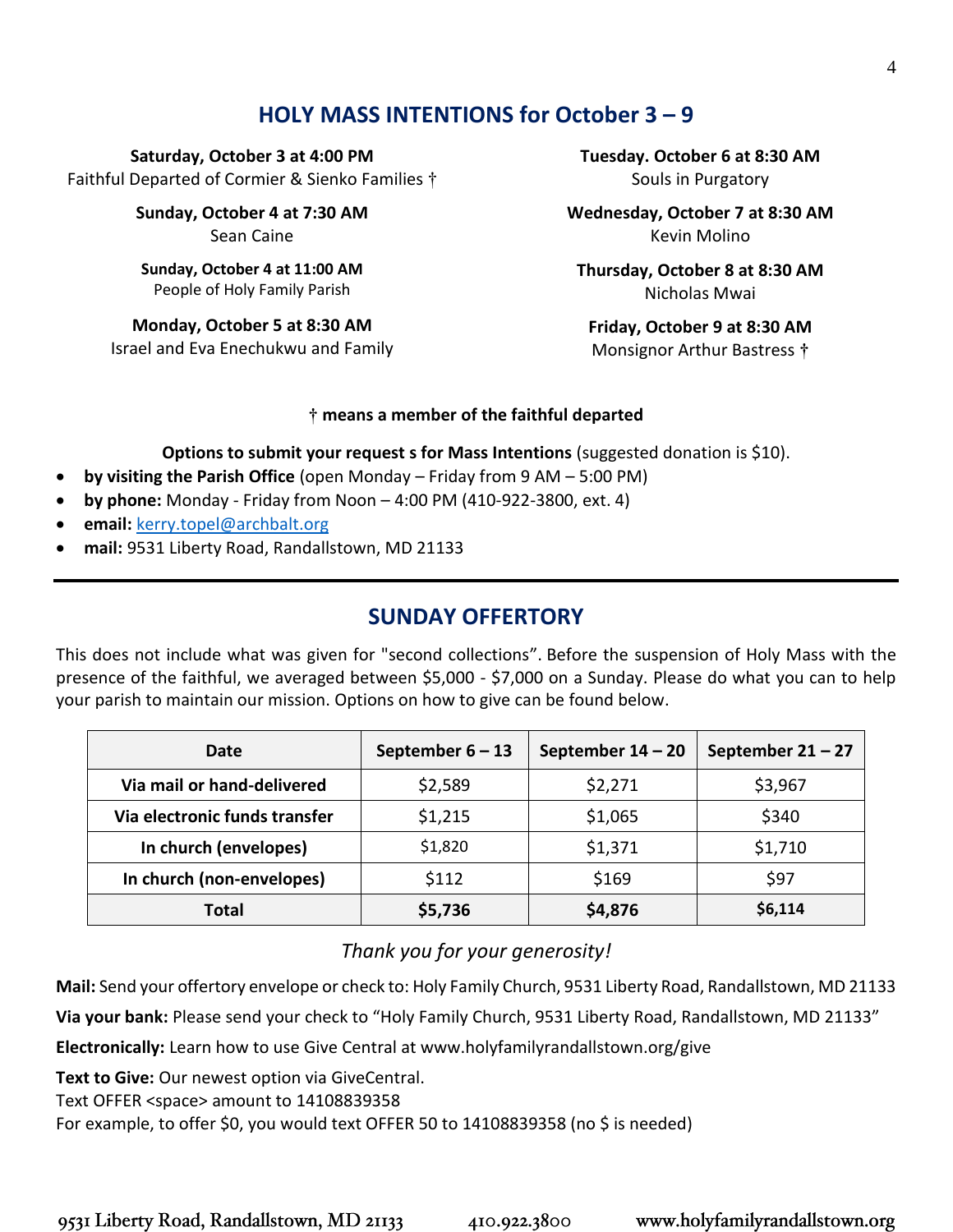# **GENERAL INFORMATION**

# **HOLY FAMILY PARISH INVITES YOU TO JOIN US**

All are welcome to join us as we strive to follow Christ within the fellowship of His Church. God's grace makes it possible for all to accept the entire Gospel, with its comforts and challenges (cf. *Mark* 1:15). **Registration forms can be found at our website** [\(https://www.holyfamilyrandallstown.org/registration\)](https://www.holyfamilyrandallstown.org/registration). Completed forms can be sent to the Parish Office (Holy Family Parish, 9531 Liberty Road, Randallstown, MD 21133).

**If you have any questions about the Catholic faith, or want to explore becoming a Catholic, please contact:**

#### **Father Raymond Harris,** *Pastor*

(410.922.3800, ext. 6 o[r rharris@archbalt.org\)](mailto:rharris@archbalt.org)

#### **Mrs. JoAnn Harvan-Chin,** *Director of Faith Formation*

(410.922.3800. ext. 5 or [joann.harvan@archblt.org\)](mailto:joann.harvan@archblt.org)

#### **PARISH OFFICE IS OPEN TO THE PUBLIC**

**The Parish Office is open the the public from Monday to Friday (9:00 AM – 5:00 PM).** You must wear a mask to enter the Parish Office, per the State of Maryland and the Archdiocese of Baltimore. So **that** the Parish Secretary may serve others who also need assistance, please be considerate of the time.

# **LIVE-STREAM OF HOLY MASS & DEVOTIONS**

For those who are unable to worship in peron at this time, we have this option. **Watch and worship on Facebook Live. Direct link:** <https://www.facebook.com/HFCRandallstown/live> Schedule:<https://www.holyfamilyrandallstown.org/livestream> book account? No problem! Go to the direct link [\(https://www.facebook.com/HFCRandallstown/live\)](https://www.facebook.com/HFCRandallstown/live)

# **BOOK OF INTENTIONS**

You now have an opportunity to submit a prayer request for the Book of Intentions in the narthex. Please keep your prayer request concise and send it to [bookofintentions@gmail.com.](mailto:bookofintentions@gmail.com) Remember, this is not the place to request Mass intentions or to send a message to Father Harris or another staff member.

#### **STAY CONNECTED WITH OUR PARISH ON SOCIAL MEDIA**

**Facebook – Parish:** <https://www.facebook.com/HFCRandallstown.org> **Facebook – Father Harris:** <https://www.facebook.com/FatherRaymondHarris> **Instagram – Parish:** <https://www.instagram.com/holyfamily2019>

# **RECEIVE TEXT & EMAIL ALERTS VIA FLOCKNOTE:**

#### **Text HFR to 84576 or visit [https://hfr.flocknote.com](https://hfr.flocknote.com/)**

By sharing your phone number, you will receive occasional texts, such as reminders about upcoming events. By sharing your email, you will receive a weekly newsletter from Father Harris and any urgent announcements.

# **STAY CONNECTED BY VISITING OUR PARISH WEBSITE**

[https://www.holyfamilyrandallstown.org](https://www.holyfamilyrandallstown.org/)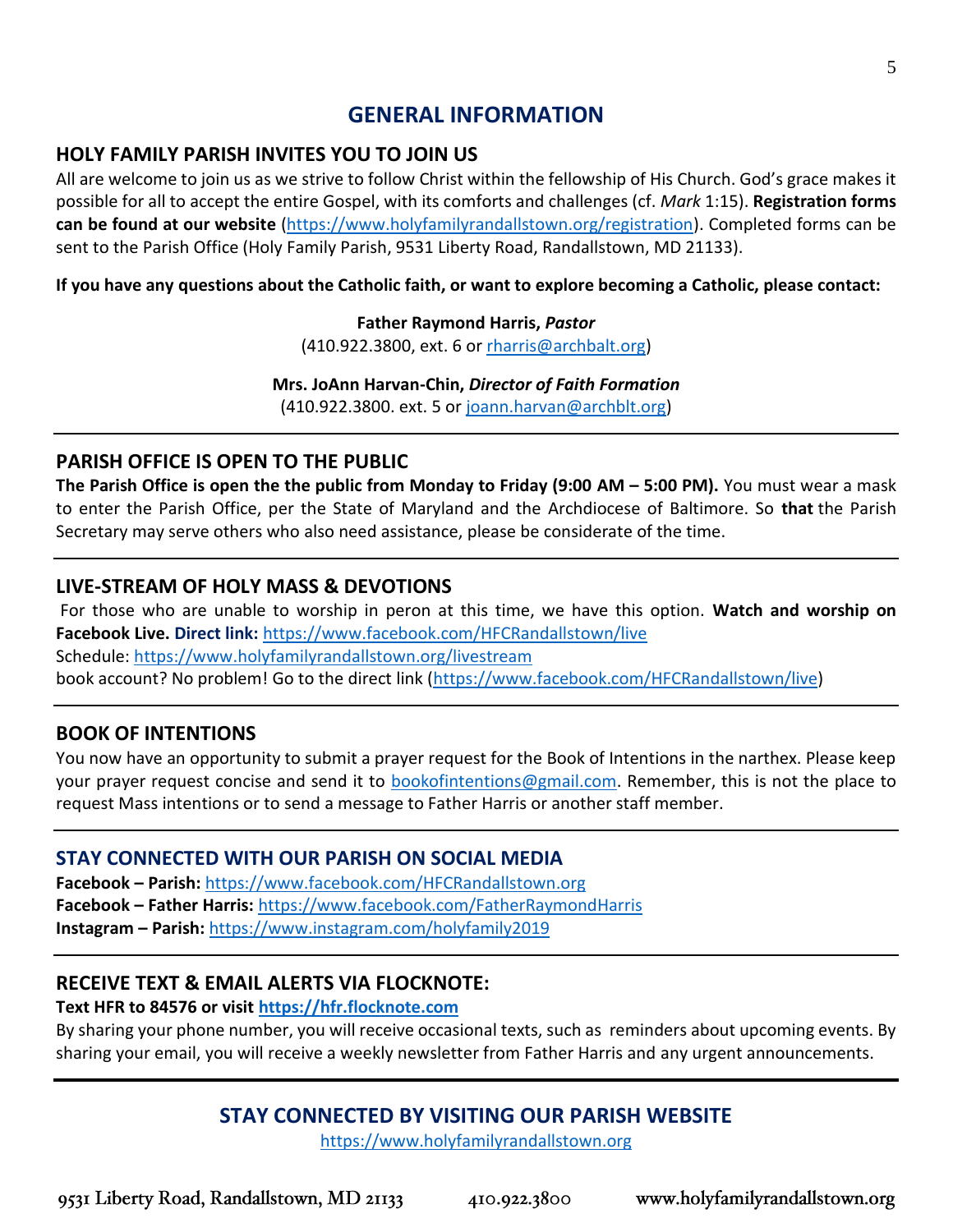# **RESERVE YOUR SEAT FOR SUNDAY HOLY MASS ON OCTOBER 10 & 11**

#### **Reservations are open from Monday, October 5 at 9:00 AM to Thursday, October 8 at 5:00 PM**

**Per Archdiocesan directive, only 30% of the church can be occupied per Holy Mass.** With social distancing and including the ministers of the liturgy (which I have limited), **there are now 100 seats available per Holy Mass**.

You must reserve your seat. Reservations for October 10 & 11 are open from Monday, October 5 at 9:00 AM until **Thursday, October 8 at 5:00 PM.** There are two ways to sign-up.

- **1. Sign-up in person by coming to the Parish Office** between 9:00 am 5:00 pm. You will receive proof of reservation to present to an usher.
- **2. Sign-up via our website** [\(https://www.holyfamilyrandallstown.org/signup\)](https://www.holyfamilyrandallstown.org/signup)**.** Follow the instructions, sign-up, and print the email confirmation as your proof of reservation to present to an usher.

# **INSTRUCTIONS WHEN COMING TO SUNDAY & WEEKDAY HOLY MASS**

- 1. **THE SUNDAY OBLIGATION CONTINUES TO BE SUSPENDED.** Do not allow your conscience to be burdened. If you are concerned about your health or you are not ready to join any public gatherings yet, please be comfortable about not attending. Holy Masses on The Lord's Day will be live-streamed on Facebook Live (Saturday at 4:00 PM, Sunday at 7:30 AM & 11:00 AM) on Facebook Live [\(https://www.facebook.com/HFCRandallstown/live\)](https://www.facebook.com/HFCRandallstown/live). No Facebook account is needed.
- 2. **CHECK YOUR HEALTH CONDITION.** You must take your temperature at home before you leave. If you have a fever, or are sick, or suspect that you may have been (or was exposed to) a contagious illness, please stay home, and take care of yourself. If you are awaiting test results for COVID-19 or any contagious illness, you may not come to the parish campus, whether you have symptoms or not.
- 3. **MASKS MUST BE WORN BEFORE ENTERING THE CHURCH.** All persons aged 2 and older must always wear a mask. This is the requirement of the Archdiocese of Baltimore and the State of Maryland.
- 4. **CHILDREN MUST OBSERVE SOCIAL DISTANCE NORMS TOO.** If you bring children, they must be able to stay in one place. Otherwise, for the sake of their health and the health of others, they should not come to Holy Mass. For social distance reasons, the multipurpose room is not available.
- 5. **GREETING OTHERS:** While we will be happy to see others, greet them with words and a wave. Please do not congregate, hug, kiss, shake hands, etc.
- 6. **SEATING PROTOCOL (Sunday Holy Mass):** You must provide proof of reservation. The ushers will seat you whether as an individual or as a household—in designated seating from the front to the back.
- 7. **THE OFFERTORY COLLECTION WILL BE RECEIVED AFTER HOLY MASS.** Any offerings are placed in the designated receptacle as you are leaving the church.
- **8. COMMUNION PROCESSION:** Follow the priest's instruction. No one may remain in the pew. Please maintain the social distancing of 6-feet from another person. Those who are not receiving Holy Communion will receive a blessing. For the safety of all, Holy Communion will be distributed initially in the hand only.
- **9. DISMISSAL PROTOCOL:** You must follow the direction of the ushers, who will dismiss members of the congregation a pew at a time to ensure social distancing.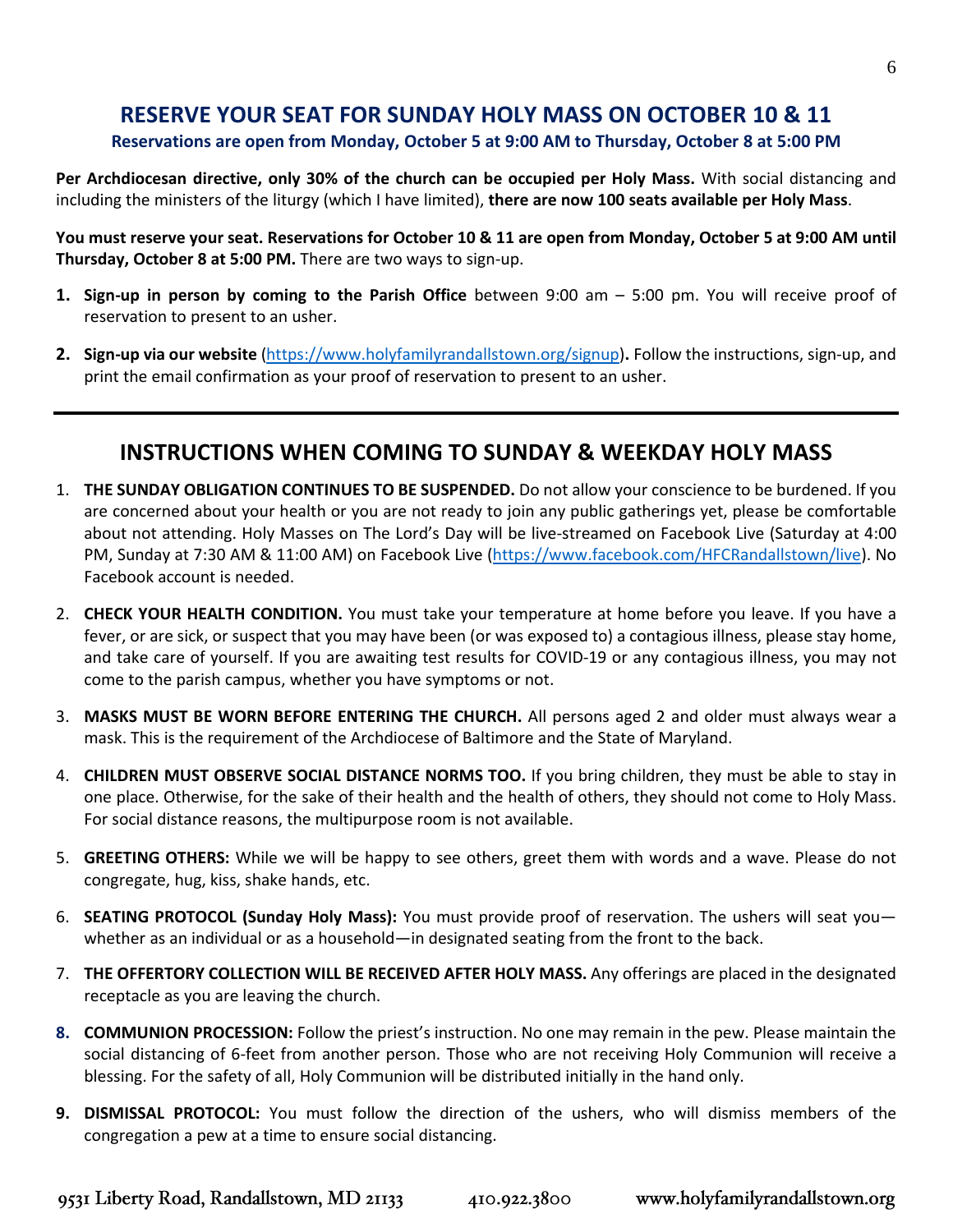# **PARISH NEWS**

# **HOLY FAMILY PARISH IS SEEKING TO HIRE A MAINTENANCE WORKER**

This can be a part-time or full-time position. Contact our Business and Facilities Manager, Thomas C. Anderson, for the job responsibilities and qualifications (410-922-3800, ext. 7 or thomas.anderson@a4rchbalt.org).

# **HELP US TO RESTOCK OUR FOOD PANTRY: Saturdays & Sundays**

The Saint Vincent de Paul Society is ready to receive your donations for our food pantry. Please place your donations in the trunk of your car. Drive to the curb near the Parish Hall entrance. Please do not get out of your car. Open your trunk and a SVDP volunteer will take your donation out of the trunk and close the trunk.

#### **Saturdays from 11:00 AM – Noon**

#### **After Saturday Holy Mass at 4 :00 PM • After Sunday Holy Mass at 7:30 AM & 11:00 AM**

#### **Non-perishable canned, bagged, or boxed items to the narthex. Please note that SVDP cannot distribute out-of-date items.**

- **Canned Vegetables:** corn, green beans, mixed vegetables, peas, pork & beans, tomatoes, white potatoes, yams
- **Meats:** canned meats, canned tuna fish
- **Pasta & starches:** bread stuffing, canned ravioli, instant mashed potatoes (box), macaroni & cheese (box), pasta, pasta sauce, rice (box)
- **Fruit:** canned fruit, cranberry sauce
- **Desserts:** cake mixes, canned frosting, Jell-O® (small boxes), muffin mix (small boxes)
- **Other:** canned soups, cereal, jelly, peanut butter, tea

# **SUNDAY EUCHARISTIC HOLY HOUR & ROSARY: October 4**

As part of the Archdiocese of Baltimore Rosary Congress (see the details on page 9 of this *Sunday Bulletin*), our parish will have a Holy Hour and Rosary on **Sunday, October 4 from 2:00 PM – 3:00 PM**. A reservation is not required. However, you must wear a mask and observe social distancing.

# **TUESDAY EVENING BIBLE STUDY: October 6**

We begin a new faith formation event for adults, the Thursday Virtual Bible Study with JoAnn Harvan-Chin, Director of Faith Formation. It will be on **Tuesdays at 7:00 PM via Zoom video and phone conferencing**. For nn invitation to this Zoom event, send an email to her [\(joann.harvan@archbalt.org\)](mailto:joann.harvan@archbalt.org).

# **THURSDAY EUCHARISTIC HOLY HOUR: October 8**

Beginning on Thursday, October 8, we will have Eucharistic Adoration from **9:00 AM to 10:00 AM** in the church. This will be time for private prayer.

# **THURSDAY MORNING ADULT BIBLE STUDY: October 8**

Our Director of Faith Formation is leading a Bible Study composed by her on the mysteries of the Rosary. At present, they are discussing The Luminous Mysteries. **It meets on Thursdays at 10:00 AM on Zoom video conferencing.** For questions or to receive an invitation to the Zoom meeting, please contact Mrs. JoAnn Harvan-Chin,(joann.harvan@archbalt.org or 410-922-3800, ext. 5).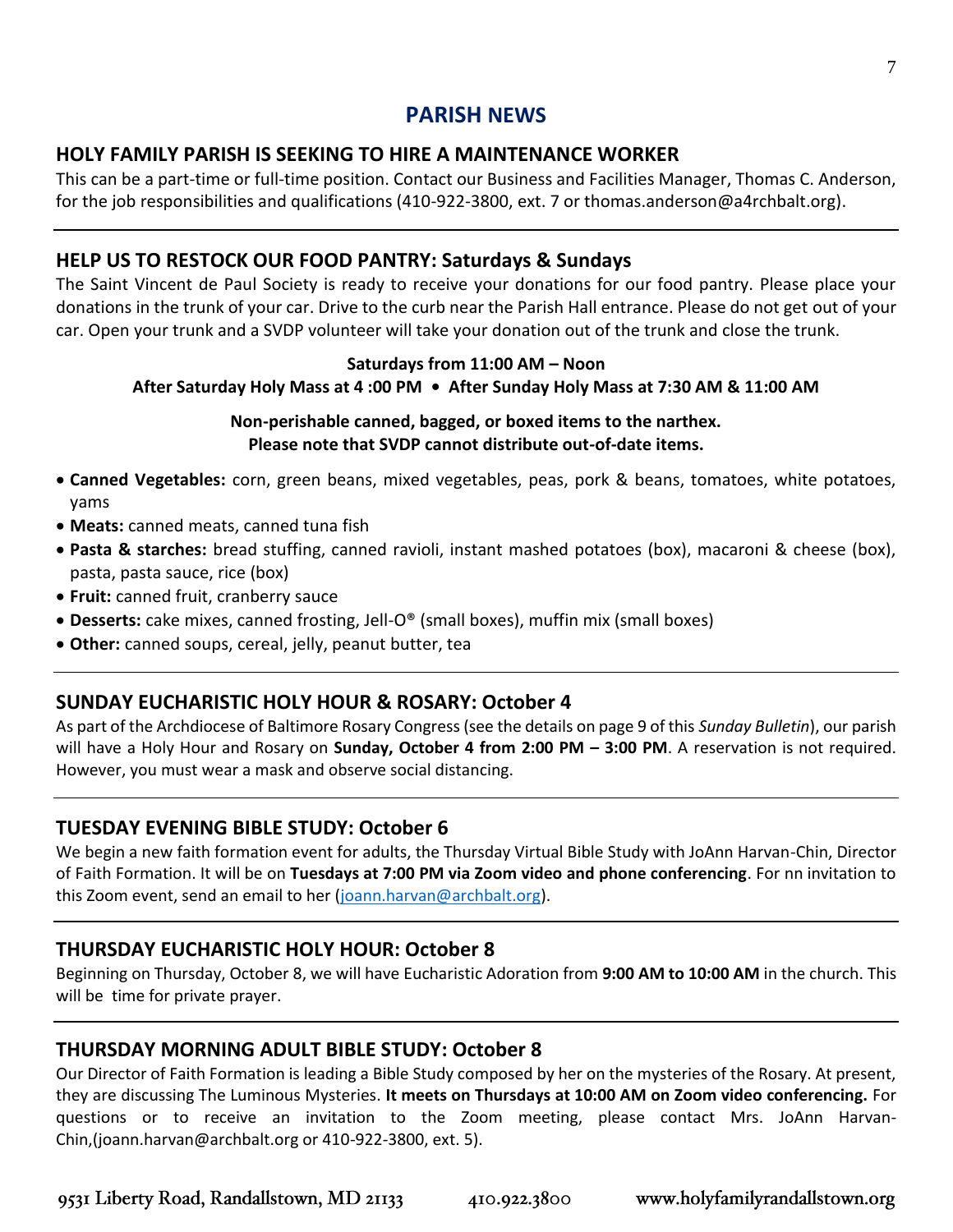#### **NEWS**

#### **THURSDAY EVENING BIBLE STUDY: October 8**

**The series theme is, "Identity: Christ, the Christian, and the Church."** Deepening our understanding of what Jesus says about Himself will do the same regarding what He teaches about our identity as His disciples gathered in His Church. **The topic for October 8 is, "Christ: The Anointed One."** Plan to **join us on Thursday, October 8 at 7:00 PM on Facebook Live.** No Facebook account? No problem! All persons can participate virtually by going to the link [\(https://www.facebook.com/HFCRandallstown/live\)](https://www.facebook.com/HFCRandallstown/live).

#### **CASSEROLES FOR THE POOR – ZOOM EVENT FOR ADULTS: October 16**

**Parishioners ages 18 and older:** Learn about Catholic Social Teaching and prepare casseroles for the Beans and Bread Soup Kitchen of Baltimore City. **This Zoom event will be held on Friday, October 16 at 7:00 PM.** We will go through the casserole making process step-by-step together over Zoom. Once your casserole is made, you will freeze it and bring it to the church parking lot the following morning on Saturday, October 17 between 9:00 AM – 9:30 AM. For an invitation to this Zoom event, please contact Mrs. JoAnn via email [\(Joann.harvan@archbalt.org\)](mailto:Joann.harvan@archbalt.org).

#### **BEANS & BREAD CASSEROLE DONATIONS ARE NEEDED: October 17**

We have been informed by the Beans and Bread Soup Kitchen in Baltimore City that our parish can resume sending casseroles on the third Saturday of the month. Please follow these instructions.

- **Due to pandemic restrictions, aluminum pans will not be available in the narthex. You must procure them. Please do not bake.** The casseroles can be dropped off on Saturday, October 17 between 9:00 AM – 9:30 AM in the church parking lot.
- **BEEF PASTA DISH INGREDIENTS:** 1 lb. ground beef; 2 cans of 24 oz. meat flavored spaghetti sauce; 1 lb. pasta noodles.
- **BEEF PASTA DISH INSTRUCTIONS:** Brown beef and drain. Add to spaghetti sauce. Sprinkle some garlic powder. Cook pasta noodles. Mix all together and put in a greased pan (Pam spray is ok). PLEASE DO NOT BAKE.

#### **ARCHBISHOP LORI ON PREPARING FOR THE GENERAL ELECTION**

<https://catholicreview.org/archbishop-lori-on-the-good-of-the-country/>

#### **"FORMING CONSCIENCES FOR FAITHFUL CITIZENSHIP"**

As Catholic voters in the USA join other voters for the General Election on November 3, Father Harris urges you to join him in reading the guidance document from the United States Conference of Catholic Bishops, Forming Consciences for Faithful Citizenship [\(https://www.usccb.org/issues-and-action/faithful-citizenship/forming](https://www.usccb.org/issues-and-action/faithful-citizenship/forming-consciences-for-faithful-citizenship-title)[consciences-for-faithful-citizenship-title\)](https://www.usccb.org/issues-and-action/faithful-citizenship/forming-consciences-for-faithful-citizenship-title), which should be read in its entirety.

# **STAY CONNECTED BY VISITING OUR PARISH WEBSITE**

[https://www.holyfamilyrandallstown.org](https://www.holyfamilyrandallstown.org/)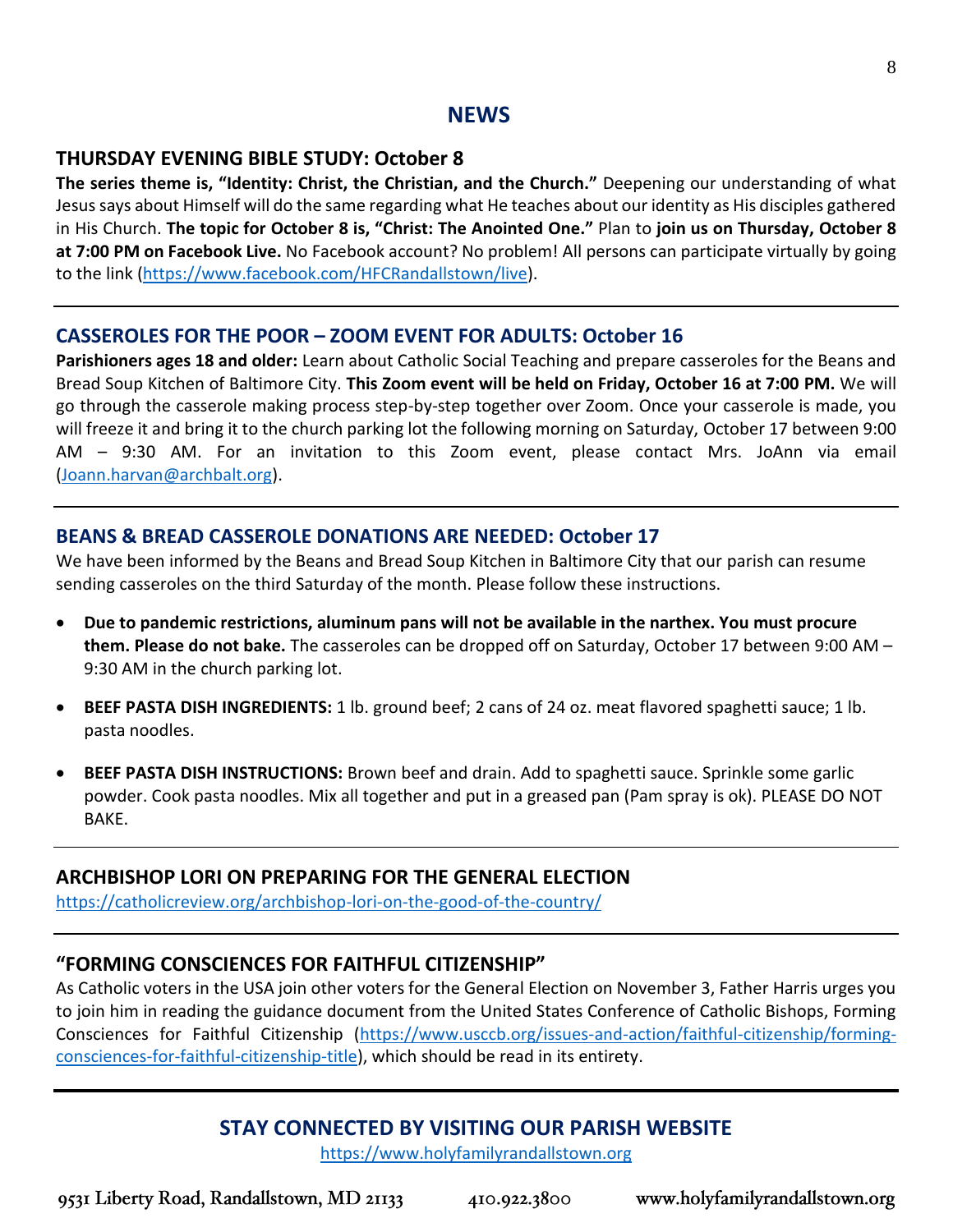# **FAITH FORMATION FOR CHILDREN & YOUTH**

# **SUNDAY SCHOOL OF RELIGION VIRTUAL OPEN HOUSE: October 11**

Join us on Zoom video and phone conferencing for a Virtual Open House for our Sunday School of Religion.

- Meet our Director of Faith Formation, JoAnn Harvan-Chin; our Pastor, Father Harris; our catechists and aides.
- Learn about how we will conduct this year's session via Zoom for grades Pre-K to 8. We also have sacramental preparation programs for First Confession, First Communion, and Confirmation.

For an invitation to this Zoom event, send an email to JoAnn Harvan-Chin [\(joann.harvan@rachbalt.org\)](mailto:joann.harvan@rachbalt.org).

#### **SCHOOL OF RELIGION 2020 – 2021 REGISTRATION IS OPEN**

**Sunday School of Religion (SOR) registration is open** for Pre-K/Kindergarten – Eighth Grade and the Confirmation Class. SOR will begin in October with classes being held over Zoom facilitated by a catechist. A few small in person retreat-style gatherings may be held depending on the developments with the pandemic. **Parents and guardians, please read the following instructions carefully.** 

- 1. We ask ALL 2020-2021 students— both new and returning—to register. Every year, SOR forms are revised and information changes.
- 2. Registration forms are available on our website [\(https://www.holyfamilyrandallstown.org/sor\)](https://www.holyfamilyrandallstown.org/sor).
- 3. Completed forms—along with tuition payment (cash or check) or a request to reduce/waive it—can be sent via mail, hand delivered (through the Parish Office door slot) or emailed to Mrs. JoAnn Harvan-Chin [\(joann.harvan@archbalt.org\)](mailto:joann.harvan@archbalt.org).

**Questions? Please contact our Director of Faith Formation, Mrs. JoAnn Harvan – Chin (**410.922.3800, ext. 5 or [joann.harvan@archbalt.org\)](mailto:joann.harvan@archbalt.org)**.** Note that she will be on vacation from August 26 - September 17.

# **SCHOOL OF RELIGION TUITION FUND**

Our Sunday School of Religion tuition helps to pay for teaching materials. We never deny a registration due to inability to pay tuitions. As noted in the first announcement in this column, waivers are granted in these cases. Some parishioners have expressed an interest in helping families who are in need to pay the tuition. You are welcome to put cash or a check (payable to "Holy Family Church") in an envelope marked, "SOR Tuition Fund." You can put it in the Sunday Offertory or send it to the Parish Office. Many thanks to those who have given already.

# **COMMUNITY ANNOUNCEMENTS**

#### **ARCHDIOCESE OF BALTIMORE ROSARY CONGRESS: October 3 – 9**

To commemorate the 103<sup>rd</sup> anniversary of the Our Lady of Fatima apparitions, the Archdiocese of Baltimore will hold the Rosary Congress at the Basilica of the National Shrine of the Assumption of the Blessed Virgin Mary (409 Cathedral Street, Baltimore). This is an opportunity to grow in relationship to Christ and to pray for peace. For more information about the schedule, go t the website link [\(https://www.archbalt.org/rosarycongress/\)](https://www.archbalt.org/rosarycongress/).

#### **MARYLAND CATHOLIC WOMEN'S CONFERENCE: October 24**

The 2020 Maryland Catholic Women's Conference will be held on **Saturday, October 24 from 9:00 AM – 1:00 PM on the campus of Saint Joseph Church, Fullerton (8420 Belair Rood, Nottingham, MD)**. It will be held outdoors (under tents) and features Kelly Wahlquist, founder of WINE (Women in the New Evangelization), along with local speakers, Jeanne Link and Annie McHugh. Mass will be celebrated by Archbishop Lori. Reconciliation and Eucharistic Adoration will be available. Participants will also hear recorded talks by the Sisters of Life and Dr. Heidi Schreiber-Pan. Cost is \$25 attend. If you are unable to attend but would like to listen to the conference recording, you may purchase a virtual ticket for \$10. For more information, visit this link: [\(https://www.marylandcatholicwomen.com\)](https://www.marylandcatholicwomen.com/) *Attendance is limited. All guests will be required to wear masks.*

9531 Liberty Road, Randallstown, MD 21133

www.holyfamilyrandallstown.org